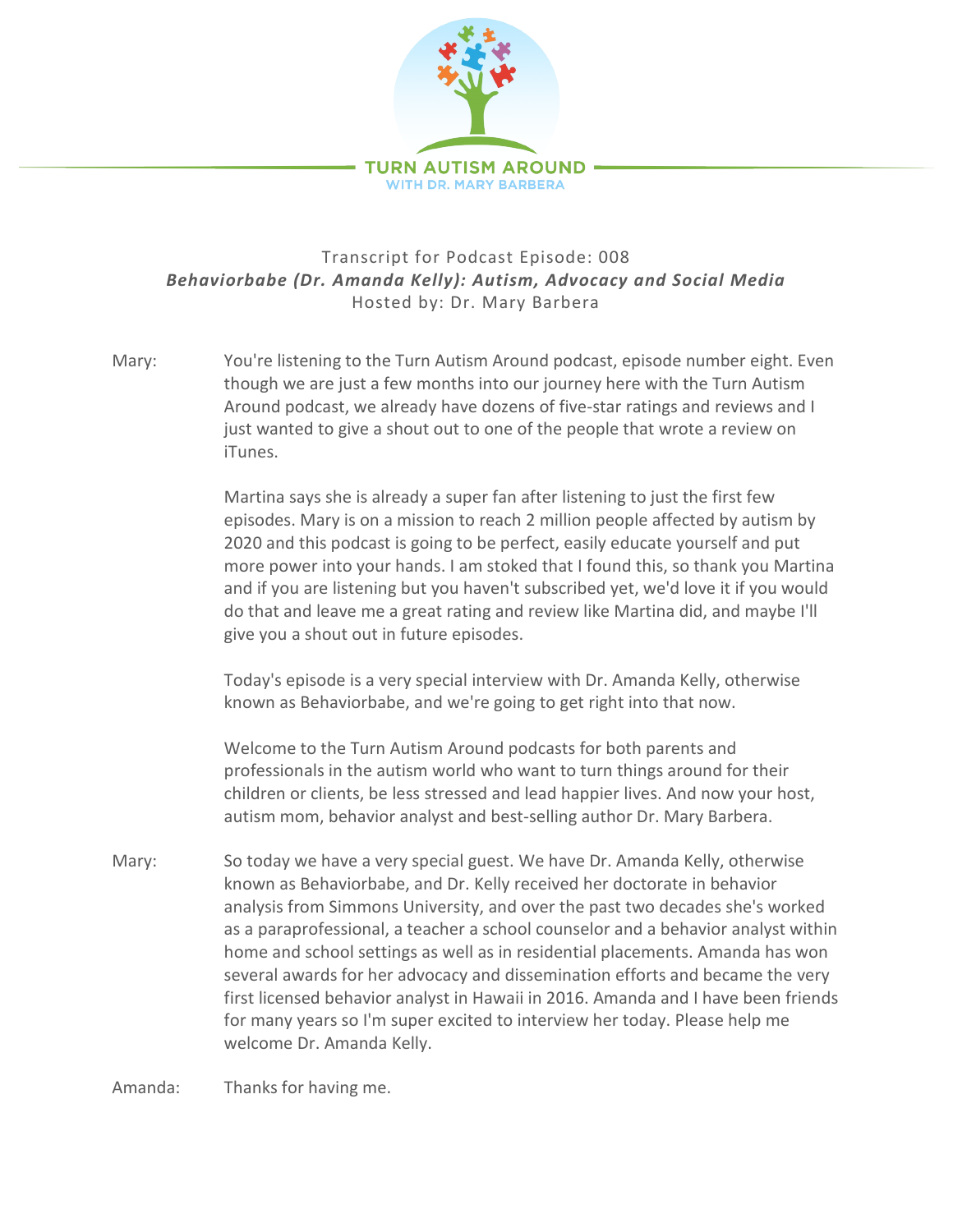| Mary: | Oh, awesome. How are you doing today? |  |  |  |  |
|-------|---------------------------------------|--|--|--|--|
|-------|---------------------------------------|--|--|--|--|

Amanda: Doing great thanks.

Mary: Is it sunny in Hawaii?

- Amanda: I like to say... I have this saying where I say it's always Hawaii outside, but it's actually raining quite a bit. And so today it's a nice first day of sunshine in a few days.
- Mary: Ity been to Hawaii three times and every time I'm there I'm just amazed at how many rainbows I see. So, and you take beautiful pictures of Hawaii. So, uh, that is always nice to see online. So let's talk about your fall into autism and tell us about your background and how you got here.
- Amanda: Of course. So I think fall is a really good word. I think that that pertains to both parents and providers. I myself am a provider. It was in late nineties, early two thousands that I was pursuing my undergraduate degree in elementary education. I knew at the age of three I was going to be a teacher. My parents laugh, my father was, uh, in the army. And so we were, we would move and travel and I would always recruit a group of students or neighbors to be, my students would grade papers, would give feedback, we would have recess. So I gravitated to quite a lot towards the educational realm and field. And it was when I was pursuing my undergraduate degree that I was looking for a part time job and they had jobs in the education wing posted up in the college.
- Amanda: And this is a small university in West Virginia, about 20 minutes from where my parents were living at the time. So I didn't go too far from them. And I saw this job that said, hey, come work with our child. He has autism and we're going to do this thing called ABA based off of somebody named Lovaas. And really the thing that stood out to me from that, um, flyer was the photo and it was a beautiful little boy with these big blue eyes, wrapped inside of a snow suit and he couldn't put his arms down and I just wanted to hug him. So I, I thought this is something I could probably learn more about, but it had a lot of words that were very foreign to me. I didn't know what autism was. I didn't know what they meant by these letters, ABA. And so I went to my education professor and I asked the professor, you know, what is autism? What is behavior, what is ABA? I didn't even know it stood for applied behavior analysis at the time, and she was pretty dismissive of my question. And she, I, I've come to learn, they didn't know much about those things either, because her answer to me was, you know, autism, well that's just, that's a special need. That's like, um, like kind of like down syndrome. And it was really just simplified and tossed aside. And I, I think, I think I've thought back on that, and I think that's maybe because she didn't, she didn't really know. Um not a lot was known. And so then she told me behavior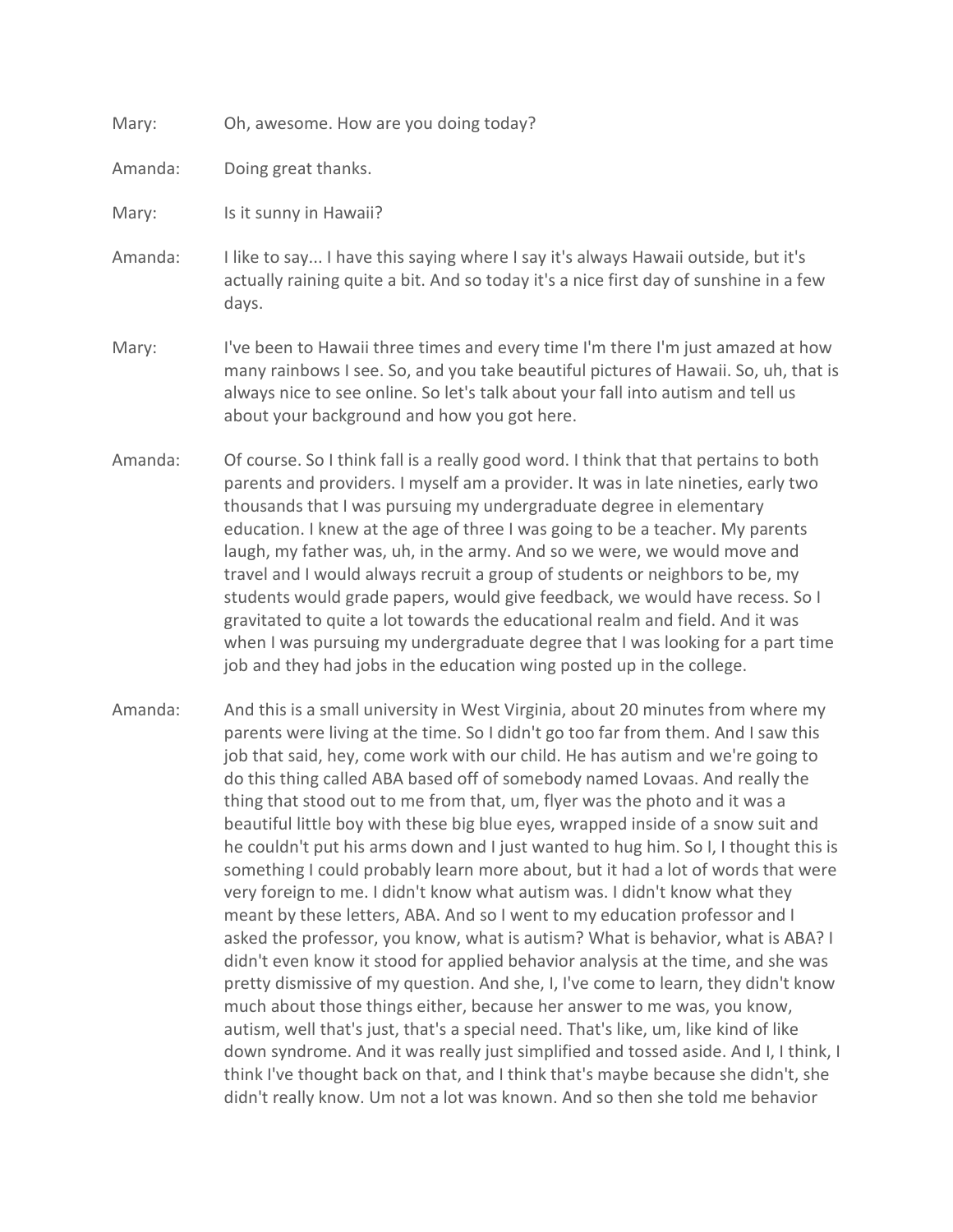analysis or ABA stood for applied behavior analysis and she said, you know, that thing Skinner did; that thing that we don't really talk about. The stuff we don't do anymore.

- Amanda: And I thought, I, I'm really perplexed by your answers, so, you know, so I thought, okay, well that didn't actually answer any of my questions. So what I decided to do was to go meet the family, call the family and just inquire as to what they were looking for and what it was they thought maybe I could bring, if anything, to their son's program. And they were real excited to meet me and as soon as I went to their house and talked them, I thought, this is related to education and teaching. Their son didn't have language, um, wasn't talking. They had a younger daughter, so their children were very close together in age. She was hitting milestones he wasn't hitting and that was making them very nervous and so...
- Mary: And he was like three years old at the time?
- Amanda: He was, I think two and a half. Close, not quite three. So yeah, they were really close in age.
- Mary: And what state were you in at this point?
- Amanda: West Virginia. West Virginia. Yeah. It's, you know, I, I think about it now, Mary, and I think, you know, in 2019 I am still advocating for children to access supports to get diagnosis, to get access to services, to get just an inkling of like what direction people should be going in. And to think 20 years ago, a child at that age had a diagnosis in that location and that the family had somehow stumbled upon what was still really kind of emerging as far as being an official profession or field.
- Amanda: And so yeah, I, you know, I met with them and they just seemed like a very loving family. The father was a pastor and the mother was, um an art teacher and I love to do art, thank you for complimenting my photos. And it just felt like a really good fit and we kind of figured we could tackle the unknown together. And I still feel like that is a message I would give to people is that there's a lot that we don't know and there's a lot that can be done together and there's a lot we do know and you want to stick with those people who know kind of what direction to head in. So I worked with that family and with that child for three years in their home, I became essentially what is now viewed as a behavior technician. And, um, there were other girls, uh, therapist, uh, if you will. And they were either high school students or college students like myself. And we were trained by a consultant who I only remember as Valerie. And Valerie, um, the family was privately paying for these services, they cost shared with other families in the area.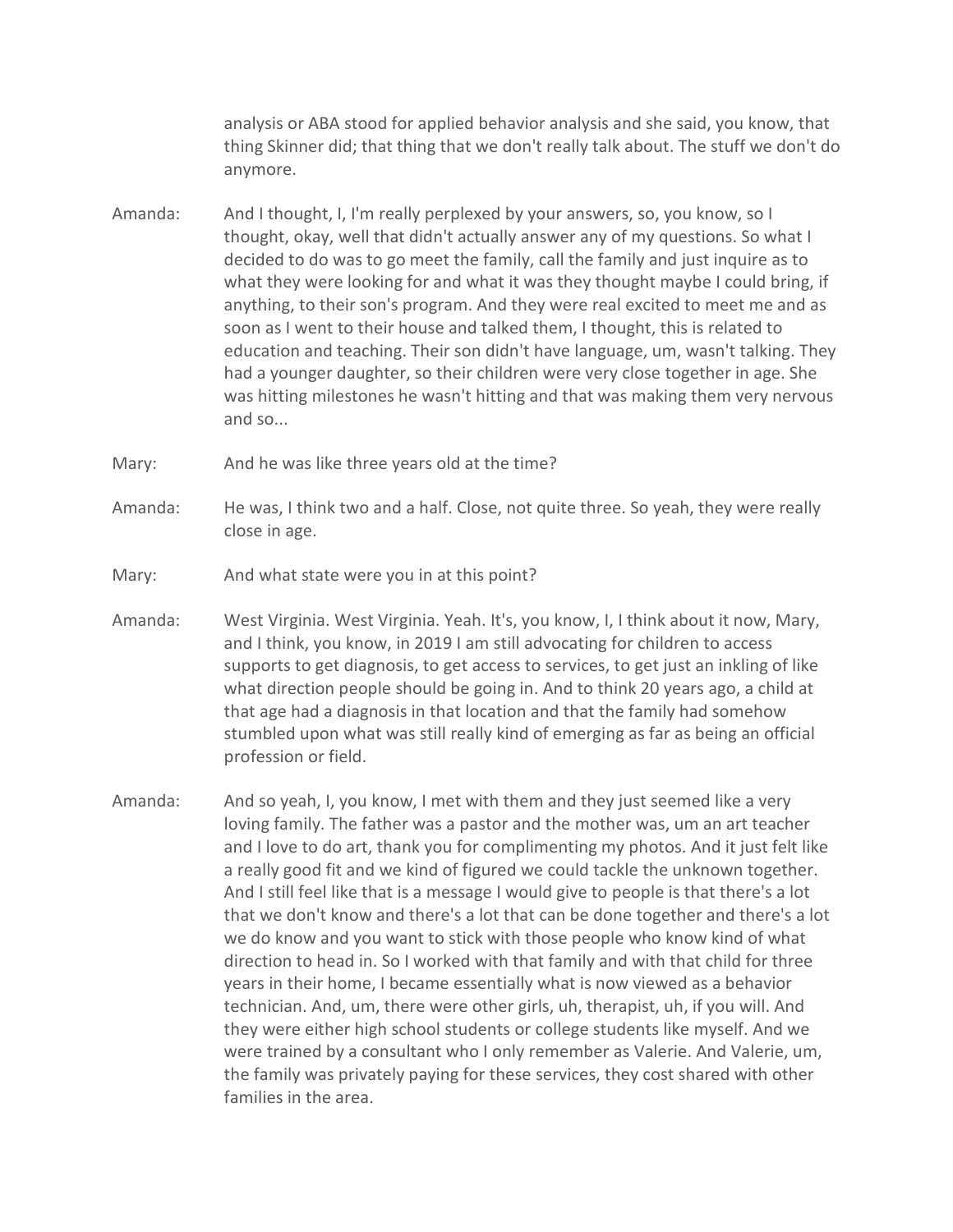- Amanda: Valerie came from New York every six weeks and she would show us things. We had no video cameras and camcorders, like set up. And we would show her our videos of what we were recording. And I remember just trying to emulate Valerie. And so it's what I call the Valerie voice, and, um, people who have seen some work with children with autism or similarly, uh, diagnose individuals might have seen this in the past. So she would say things like, you know, clap hands, that's clapping hands, great job. And I, I thought that that's what we were supposed to do. So I tried really hard to create a Valerie voice, which is what I called it.
- Mary: Now was Valerie… she wasn't a behavior analyst at that time because this is the late 1990s before there were actually board certified behavior analysts nationally, right?
- Amanda: Yes. So the certification board I believe was was founded in 1999 but then started doing certification examinations in the early two thousands. So she was not a board certified behavior analyst even if she identified as a behavior analyst. Um, quite honestly I never heard her call herself that- that wasn't a title.
- Mary: Was she providing Lovaas type ABA treatment? Was she part of a replication site for Lovaas or was she kind of on her own trying to do the Lovaas ABA Approach?
- Amanda: You know, I have to kind of go back to that family who I'm still in touch with to kind of learn more because my memory on those details is probably a little fuzzy. I know that she worked for an agency and they had like, programs and program books and it was based off, I don't know how directly her connection to Lovaas and his research was, but that's how that family learned that they were doing or trying to be doing a Lovaas approach. We definitely had like, you know, the no, no, yes, procedures like, you know, or different kinds of things. Things that I feel, you know, when we were all trying to be Valerie, uh, in that way, like it was pretty robotic and routine and I can see how sometimes you get, or ABA can get that bad rap.
- Amanda: But that was for me, that was 20 years ago, you know? So we're talking like, well this child still with our imperfect delivery, with you know, the best approach possible being funded out of the pocket of the family from age two and a half or three to age five and a half to six. This child was fully developed and met all of the milestones and was able to demonstrate all the skills that we were looking and that we had seen as deficits and he was considered by his physicians to be determined as indistinguishable from his peers and went into kindergarten a little bit later on the later end, but was able to succeed without additional support.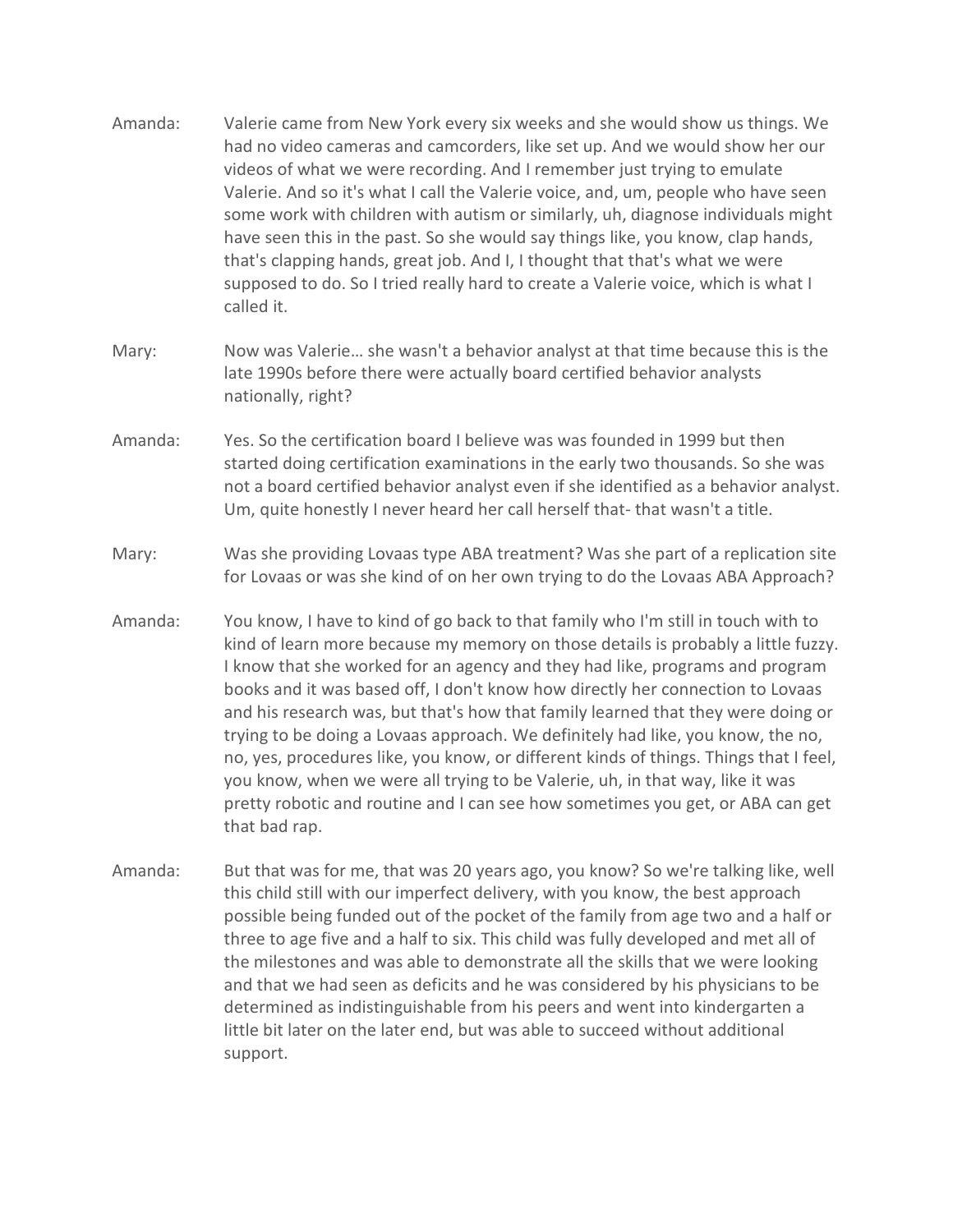- Mary: Wow. So he was in the best outcome group. Um, we talked about that in previous podcasts about the Lovaas studies and that in, in Lovaas' original study it showed that 47% could become indistinguishable from their peers by first grade. So it sounds like this little boy with your intervention really made tons of gains and, and was in that best outcome group. So you said you're in touch with the families. Is that little boy still indistinguishable or does he have some issues?
- Amanda: Um, I know around middle school the family experienced some challenges and ended up with uh, developing an IEP, uh, for some social supports and for some counseling support but relatively, um, is functioning quite well is my understanding, has since graduated high school. And I know that that's not every outcome but I have to say it was a really powerful first encounter and it changed my life and it's why I'm here talking to you today. It started there.
- Amanda: Um, I never went into teaching elementary education officially. When I graduated in 2002 I, I pursued, uh, I looked for jobs in behavior analysis and at the time with dial up internet, I looked on Monster.com and only found two jobs, two positions that I could even apply for. And one was in Massachusetts and one was in, um, on the west coast at Morningside Academy.
- Amanda: And my, my mother didn't really like me living far away from her even though I was in my twenties and said, you know, I really would prefer if you're going to move that'd be 500, not 3000 miles away. And now the joke's on her because I live in Hawaii, I'm quite far. Or maybe the joke's on me because now she lives in Las Vegas so we're not so far. But anyhow, I, so I ended up moving to Massachusetts and I worked, uh, at residential placements and I was working in different capacities with different teams, different skillsets, and it was a whole new, you know, it was a whole new game. I was getting injured, I wasn't seeing best case out, you know, outcomes. I wasn't seeing systematic applications of what I thought we should be doing or what I understood what I had done that I thought could maybe generalize. But all of that led me to want to know more about behavior analysis and why, what happened there wasn't happening here, and why that outcome for that boy isn't necessarily going to be the outcome for this next child.
- Amanda: And so I wanted to learn more about it, and I just sat back home...
- Mary: At the residential placements they tend to have a lot older kids, and kids that didn't have great ABA provided early on. And so you really saw the backend of what happens when this type of therapy is not implemented and it gets really scary. Um, I know in podcast number three I interviewed Kelsey, um, who has two young boys with autism and Brentley was only two and a half. He was banging his head on hard surfaces a hundred times a day. And the behavioral analysts said, well, if you want to bring him back, he's going to have to wear a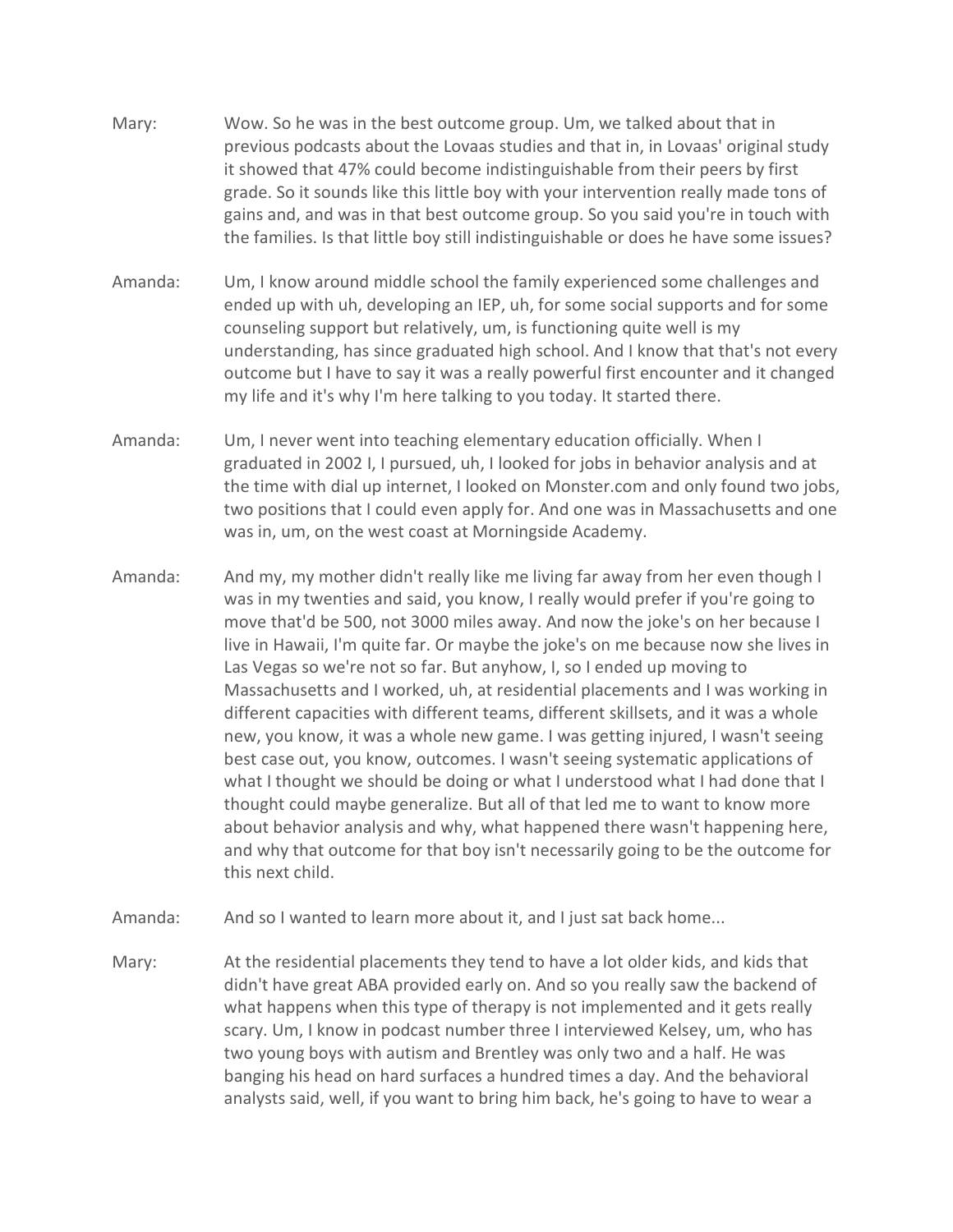helmet. If we start needing a helmet at age two and a half, you know, what's going to happen to these kids as they get older? And luckily Kelsey didn't believe her and pulled him out and now he's, you know, much better with no headbanging or very little. So I'm sure in resident... I've never worked in a residential placement. I have done some independent evaluations on kids in residential placements and um, you know, it's just, it becomes a tough situation for the parents who need to place their kids there as well as for the providers who are really now working with kids that are older, who have histories of, you know, all kinds of issues that are hard to address.

- Amanda: Yeah. I think you make a really good point there and that's part of what motivated me to advocate and to continue advocating is when I see what the outcomes are without supports and services. I have to do everything I can to prevent that from happening to future individuals or to do everything I can to allow them to access services as soon as possible. Um, what I know now is that what we were doing at that, at that time on that team, and granted it was going through transition and it was a lot of variables that just didn't make it the best situation at the time. Um, what we were doing wasn't behavior analysis and I, you know, left that position and ended up working. Like I said, I didn't want to, didn't want to go home. So I ended up looking in the neighboring area and I had to drive an hour and a half to get to the next closest, you know, opportunity to work in behavior analysis.
- Amanda: But it wasn't 500 miles. So I started working at a, um, at Melmark New England and they, on my interview said, you know, so you've had this experience with this best case outcome here and then you've had, you know, injuries that have hospitalized you. What is it that you think behavior analysis is and why do you still want to do it? Um, and I remember thinking like, those are great questions. And what I know is I saw somebody... My first encounter with autism was a two and a half year old in West Virginia with big blue eyes and a loving family. And I had never seen a child who wasn't talking, who wasn't showing that he recognized you when you walk in a room. And when I met him I thought, well, he's going to have these challenges for the rest of his life. And when I saw that we were able to relieve or develop skills that were going to allow him to succeed in ways that I didn't know were possible, I had to do everything I could to make that an option for everybody else.
- Amanda: And so what I will tell families and what I have told family since working at that residential facility, and I again, I work in residential after that, so it didn't deter me from that setting, was like, you really need to have all your ducks in a row. You need to know, you know, kind of what the system is when you're working in those situations you need, you're competing with those histories, all of that stuff. But what I tell families is, I know what can happen if we don't do this, these next steps. And that might mean like getting a social worker on board, it might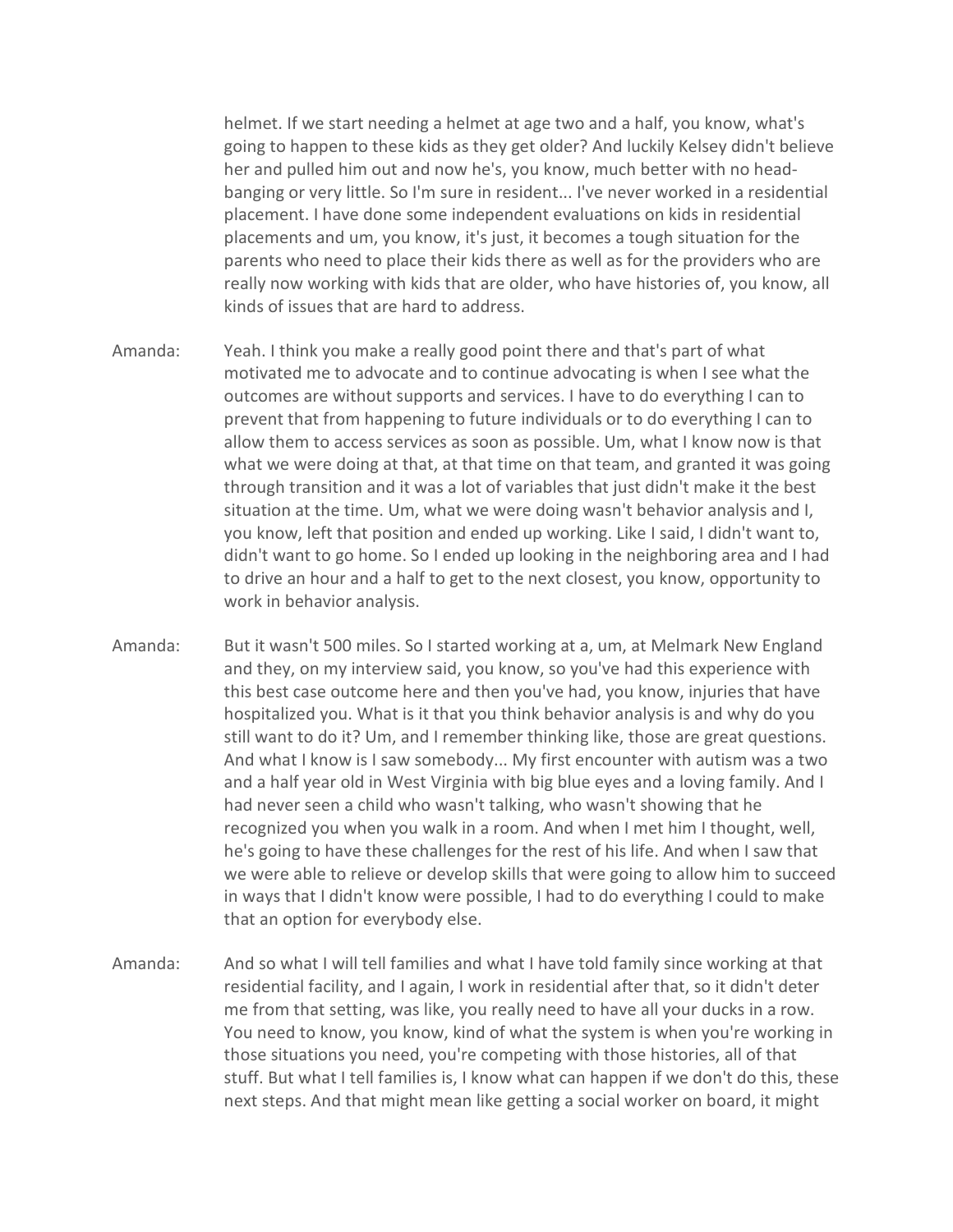mean making sure they have the right supports at the school. It might mean going out into the community instead of avoiding it, you know, whatever that means. But when I took the job at Melmark New England they said to me, we have some classes since you're interested in the ABA and if you want we can drive you there after work and you can take these classes at the University of Massachusetts.

Amanda: Um, so I like to learn. So I was like, cool, I'll take some classes. And I had no idea really at the time that I was starting coursework to become BC ABA. So an assistant behavior analyst. So it was the best, best way ever that I wanted to be there, but I didn't know I was actually pursuing a certification at the time. Uh, at first; I certainly learned that within like the second class, that's what we were doing. And I remember taking my BC ABA exam, it was paper, it was scantron and I was so worried. Remember those, those little bubbles?

- Mary: Yeah, I took the exam in 2003 and it was all bubble fill in with a number two pencil. And my distance learning program from Penn state was literally like a box of VHS tapes and binders full of PowerPoints. And so even though it was distance learning, it really wasn't online because the online situation was just emerging. So I mean, so when did you take your BCA BA exam?
- Amanda: Um, I took that exam in 2005.
- Mary: So even then it was, it was still the bubble.... Filling in the bubbles and, and scantron and everything like that.
- Amanda: And I remember my number. My certification number was, um, the last number was 1828, which meant there was 1,827 BC ABA's prior to me. So that's kind of what happened in the first five years of the certification. So to look at the growth now is really kind of astronomical. But after that, I...
- Mary: So when you were at Melmark, were you in home settings or is it another residential or a classroom or what, what was the setting there and what was that a lot better than your residential experience?
- Amanda: Great question. So at Melmark, it was a day program for a lot of, um, I was teaching at the day program for students who most, um, we're in a residential program. So they were also part of Melmark's residential living in the housing. They had, you know, schedules and visitations and things, some with their families. Um, most children had their families involved, but not all. And so I was working in a classroom. I worked with, actually the age was 15 to 19, so I was still working with older individuals, not, you know, a two and a half year old. And his home, there were other people doing what I was doing and all of the neighboring classrooms. So essentially you had lead teachers, second teachers,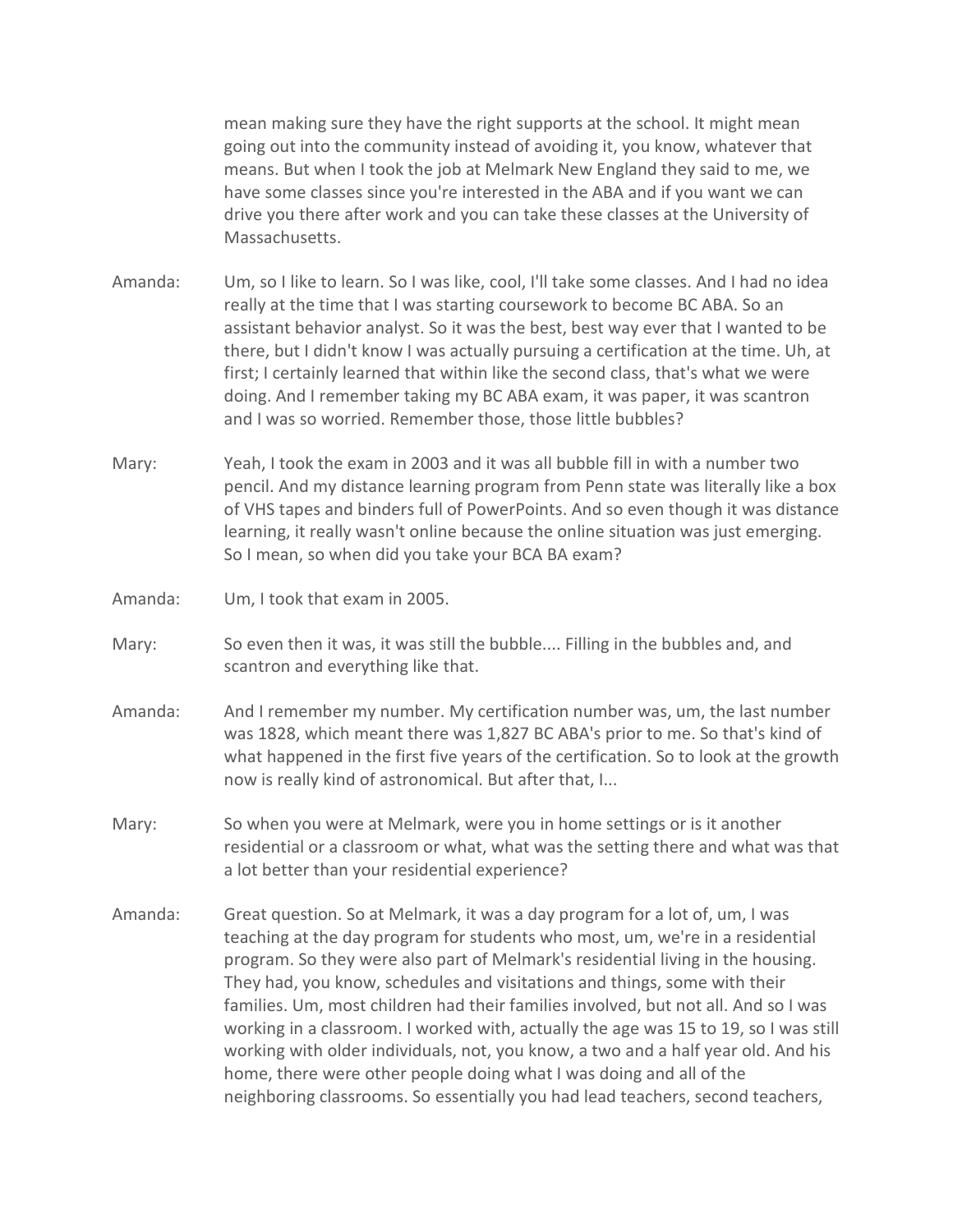they called us and I, at the time I remember I had my bachelor's in elementary education. I was a licensed, uh, elementary education teacher and was just, uh, pursuing, um, my BC ABA while at Melmark.

- Amanda: And then they had this great opportunity where they were looking for someone to work as a one on one, essentially a one to one for a child in a preschool setting. Um, they were looking, hopefully not for their lead teachers because they wanted to keep the program they had. So as the second teacher, I was a prime candidate and I applied for that and um, was assigned. I, I got that position. So I was a unique situation where I was a Melmark employee, but I was working in an integrated preschool setting in a neighboring district.
- Amanda: And the child was four and a half years old at the time and it was a classroom full of about 20 children. They had three adults teaching and uh, myself, so I'd be the fourth adult in the room and I was there to help him attend at circle. Um, you know, socialization, um, develop all the skills that you would in that setting with those peers. I did have a board certified behavior analyst who was overseeing me. I was a board certified assistant behavior analyst at that time. And at first the other staff wanted nothing to do with me. They really welcomed the child quite easily into their classroom, but they saw me as somebody who didn't bring expertise or additional insight into their classroom. They thought, you know, she really knows that child or she knows autism and they never really asked about my teaching background or anything like that. And um, I'm of the firm belief that you don't tell people you can help them, you show them. So I just did my part to volunteer and read books and when other children were taking naps, this child and I would be doing some intensive teaching and they, you know, helped us carve out a space.
- Amanda: And one day we had a particularly challenging day and I needed to just to take a break, I needed to step away. And so I asked them if they could just hang tight with the client and the student, if I could leave, I needed to regroup myself. And when I came back they were like, you know, you were really upset. Are you okay? Can we help you? How can we switch with you if you need a break, how can we cover you so you can go to the back? And they just, they just shifted their perspective. And so not only did they welcome this child into the classroom, but about six months then they really, really welcomed me. And we were there for another year together. So it was a year and a half total. And it turned in to be one of the most formative shaping experiences really of my career because I got to see how we take the in home, or in the residential applications of this intensive science and, um, apply it in an educational setting.
- Amanda: And that's kind of where my initial background and training had been. So it felt like a really perfect blend. And from there I went and got a teaching classroom teaching position in a special education school. I then decided to pursue my BC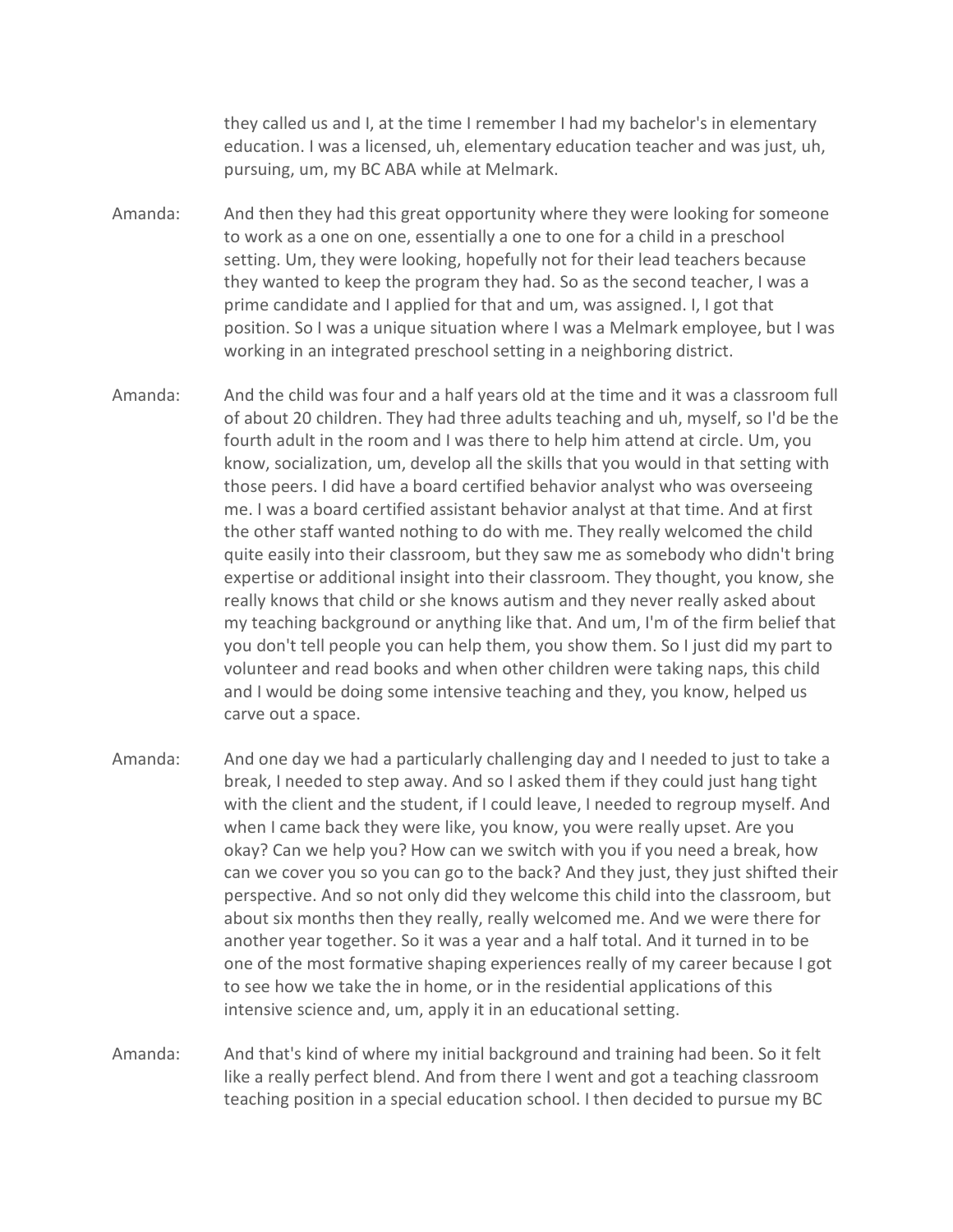BA because why not keep learning more. Got a master's from Simmons College, now university. Um, I'm still in Massachusetts. Um, and then I decided to, while pursuing my BC, I ended up with a consulting position and I was consulting to Cambridge public schools, eight of their 13 schools at the age of like 25. Um, so I knew I didn't know what I needed to know to support that school, um, and those, that district, but I was really fortunate to be partnered with the professors at Simmons and to have mentors come in and support me in that really unique role. So, and, uh, I decided again to keep going to school.

- Amanda: Um, apparently it's what I love. I thought I wanted to be a teacher, maybe I wanted to be a student. Um, or both. So I ended up pursuing my PHD, also at Simmons College, and decided to get a doctorate. And during that time I started working for an organization that was publicly funded but kind of got to operate a little bit like a private or a collaborative. And what we did was I coordinated school and homebased ABA Services for 10 public school districts, um, outside of Boston and Massachusetts. And they would come to us when an expert or an advocate was going to go and critique their program. They would say, help us not lose this child to an out of district placement. And what that meant was if they weren't doing what they, the child needed, the family's in Massachusetts were pretty well educated and had access to lawyers, very affluent communities, and they would hold these school districts accountable. So I think it started as a, as a threat or as a fear of the districts to start asking for our support. But it really turned into them asking for embracing and then adopting the practice of behavior analysis as the go to educational approach, at least in those school districts for the time that I was there. And I know that they're still, they're still doing that.
- Mary: Um, all along you were, you know, you learned what, what kids needed and then you were really on a mission to get this ABA technology into public schools where the majority of kids with autism were. And that's a similar background to my background with being involved with the Verbal Behavior Project, trying to get those, those technologies out to regular ed teachers, special education teachers, paraprofessionals, speech and language pathologists and collaborating with parents all along the way so that we make sure that everybody reaches their fullest potential.

So, I mean, and your, your background is fascinating and even though we've been friends for years, I didn't really know how it all transpired. So when did you become Behaviorbabe? And like what, what was that about? I remember meeting you at a poster session with the little Behaviorbabe icon. Like who is this Behaviorbabe? And, and you were like, that's me! So we became fast friends after that. But, but how did that all come about?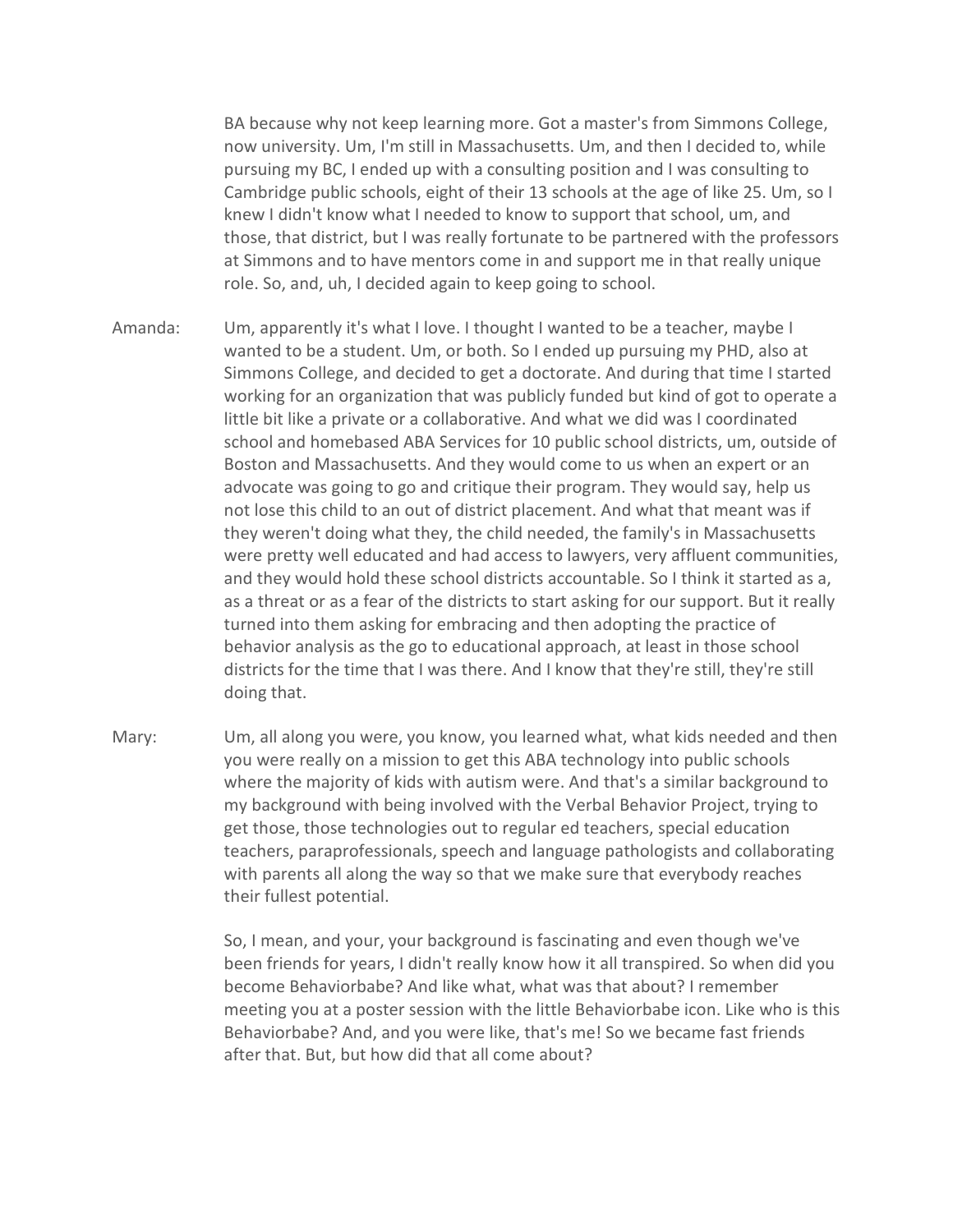Amanda: That actually happened while I was in my PHD program. Um, in 2008 I think I had just started the program prior to working at... When I was working in one of the school districts prior to coordinating all these services for multiple districts. I had gotten injured on the job as is a hazard of our job. But sometimes, you know, people are just klutzy and so it may not have been too fully connected to just my, my day job. But I got injured and when I was out of work, um, what happened is I sustained a shoulder injury and ended up needing to have a surgery. And when I was out of work the teachers who had me as a support in their classroom, they didn't, they didn't have somebody replace me and the children who had my support written into their IEP that we had fought so hard for in those districts, they didn't have somebody to fill in for me.

> So it was while I was there, they were getting the supports and services, but while I was away they just put them on hold I guess. And so the teachers started reaching out to me and saying, Amanda, can you send me that data sheet? Can you look over this information? Can you help us? And of course I want to help these teachers. I mean these are teachers in year before who they don't take data and they didn't want me in their rooms. They were, they had a misconception of what they thought my support or behavior analysis would look like.

- Amanda: And we had worked really hard and collaboratively together as you mentioned, teachers, SOP's, OT's, PT's. I have had such a wonderful opportunity to do that in my background having been in school settings, a psychologist, a psychiatrist. So definitely it's very important to collaborate. And I was answering questions for them and then I guess the powers that be found out and said you cannot be on a work, you know, work related injury and still be working. And so they told me I either had to stop helping the teachers or I had to forego my salary being paid while I was recuperating. And neither one of those felt like an option to me. So what I did was I was on my couch, I had one functioning arm and I looked up how to create a website and I found a site that was free and it wasn't fancy and you didn't have to know how to write code and you can just insert a title, insert an image.
- Amanda: So what I did was I put up data sheets and I put up an email system and I password protected the website and I sent it to all the teachers and um, just said to them, hey, you know what? I think the answer to your question might exist in this online platform. Check it out if you want to. And um, that's how it started. And then I was supposed to be working on my dissertation and I just started resource dumping on this website as well. Special analysis, uh, you know, ethical codes, the first red flags and signs, different things I was looking for. I'd start to just put them in categories on this. It essentially functioned like a Google Drive for me before I kind of really knew how to use that software. And then I ended up no longer in that position and I was able to make the website public.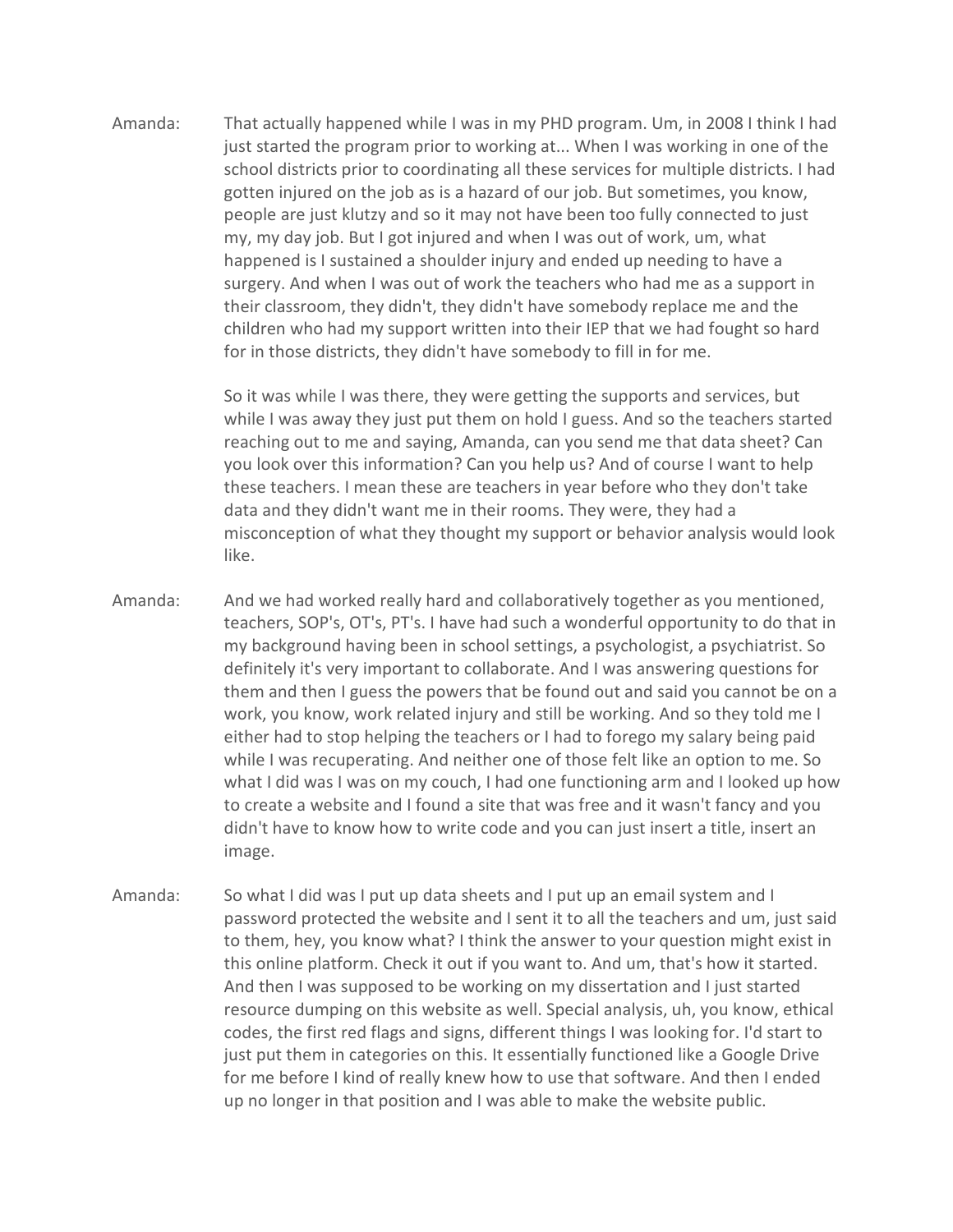So originally the website was, could it be found at ABAma.webs.com so as you can see, that rolls right off the tongue. Um, but it stood for applied behavior analysis in Massachusetts and webs was the free hosting site. But anyhow, for a year or so I had the website going, um, started to again, resource dump, find information. I started to ask like paraprofessionals working with me or students and my colleagues in my program, my classmates, if they would check it out and if they thought it was accurate and if they understood it, if it seemed like a valuable resource. And then about a year or so later, 2009, I think it was that Twitter started to kinda come out and everyone had screen names and it was like Miss Behavior and A Stem Function and just some real clever ones. And I was scrolling behavior girl, behavior woman, behavior lady, behavior babe, and went with alliteration. And then it wasn't until 2010 that when Facebook pages came out, I remember thinking like, she's a cartoon, right? Like it's not a personality, it's not a public figure. Am I even allowed to make a Facebook page over this?

- Amanda: I had no idea what I was doing. And um, and that's okay. So by having no idea what I was doing, but being driven, I think with a good purpose, starting to put information out there. Um, I changed the website to Behaviorbabe because it was easier for people to remember. For some people a little controversial, you know, you're not, you're not, you're Dr. Kelly. Why would I want to be called babe? Yeah, that's a good, good point. Good question. But nonetheless, it's memorable and I think it's really drawn people to access the information and it's everything that I do and offer is free. I will make my money some other way. Right now it's about getting this information in the hands of the aspiring providers and trying to find, give some help to parents and Mary, you know, for the families and providers that I know have been involved in through your work and through the involvement I've had in being able to join online, like it's powerful and people need to hear about it.
- Amanda: So I'm happy to be a part of it. And then I moved to Hawaii and all of a sudden everybody wants to hear about what the cartoon characters are doing in Hawaii. And it was just a way for people to stay in touch with me and for me to communicate with them, not feel so isolated out here. I moved to Hawaii because I had spent 11 years in Massachusetts continuing to go to college. By the time I was finally done, I decided I needed to make up for all the vacations I never took, which is a joke because I feel like I've never worked harder than since moving here. And because I do have a hammock.
- Mary: You do have a hammock.

Amanda: Yeah, I do have a hammock out there.

Mary: So, um, you got to Hawaii and I know you've since then done a lot of advocacy work and I know I'm an advocate for my own son as well as, you know, all the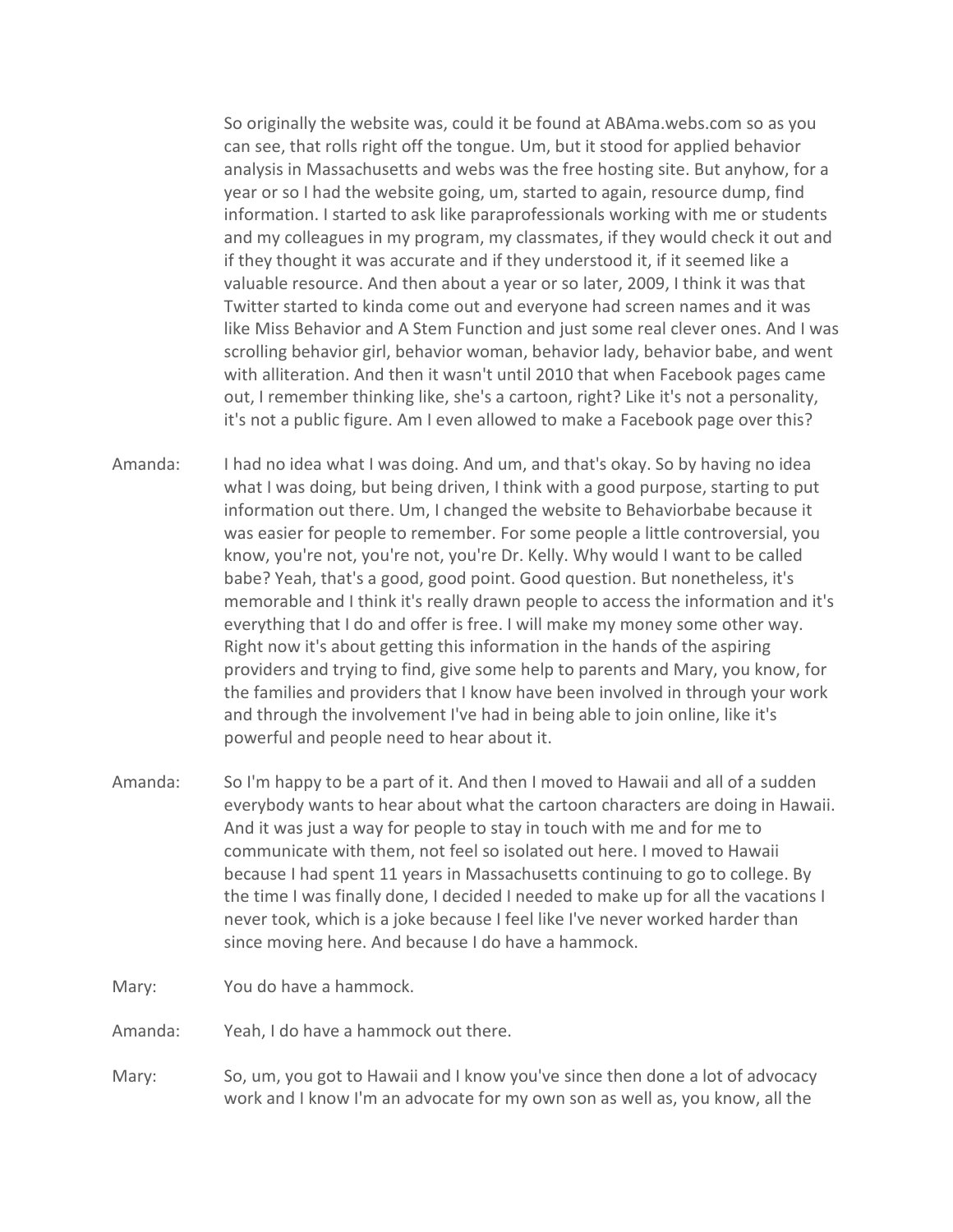kids that I've worked with and, and try to help. Um, but you don't see professional advocates, like professionals in the fields who are as much of an advocate as you are. You, you actually really got to Hawaii and said funding needs to change. At the time, different states were um, mandating ABA insurance to start paying for ABA. But Hawaii was kind of behind the times. And so you, you really spearheaded that effort and that's why you were able to become the first licensed behavior analyst in Hawaii. Were people surprised that it, that the advocacy was really being done by professionals as opposed to parents or did you have a lot of parents to help with that effort as well?

Amanda: In Hawaii we have everywhere, wherever you are, you have to look at the local climate and culture. And in Hawaii we have a lot of being Native Hawaiians and we have a lot of individuals of Asian descent. And there is this idea if you will, that it's a personal matter to talk about, right. We don't disclose our family history or um, something that people are maybe still a little bit unknown really. It's not as much talked about, um, here in Hawaii in general. So the parental role was that parents were relieved to learn.

> There was something that could help their children that they were hopeful that somebody was here or that people, we're here to advocate for them. Um, but they were afraid to say anything publicly. So it put us in a unique position as providers where we almost had to be a voice in a way that we felt we don't, we are not trying to speak for other people in place of them, but we were able to consult and meet with and interface with a lot of individuals and then be able to be kind of, I say the microphone for other's messages.

- Amanda: Um, so I am the face of a lot of advocacy that's happened here. And a part of that is because I'm fearless in a way. Like it does take thick skin. People will come after you if you're trying to achieve change. I think it can be unnerving and uncomfortable and scary for a lot of people. So Hawaii became the 42nd state to pass insurance reform. We were the last blue state to do so and when we were advocating for insurance, we did have, um, a self-advocate, Luke Pinnow and his mother, Geri Pinnow, who are at almost every single hearing. And Luke really became the face of the fight, if you will. Um, and our law is named Luke's Law in his honor, it was enacted at the time in 2016 with an age cap of 14 and a dollar cap of \$25,000 a year, which for anybody who is aware of some of the intensity of the services that tend to be provided, the projected costs can definitely exceed that and supports are necessary, needed and effective for individuals much older than 14.
- Amanda: Fortunately, we continued our advocacy efforts and those age and dollar caps are no longer being imposed by our commercial health plans, even though our state law still says that. So we do see individuals like Luke and others who are much older starting to receive services here. They wanted our insurance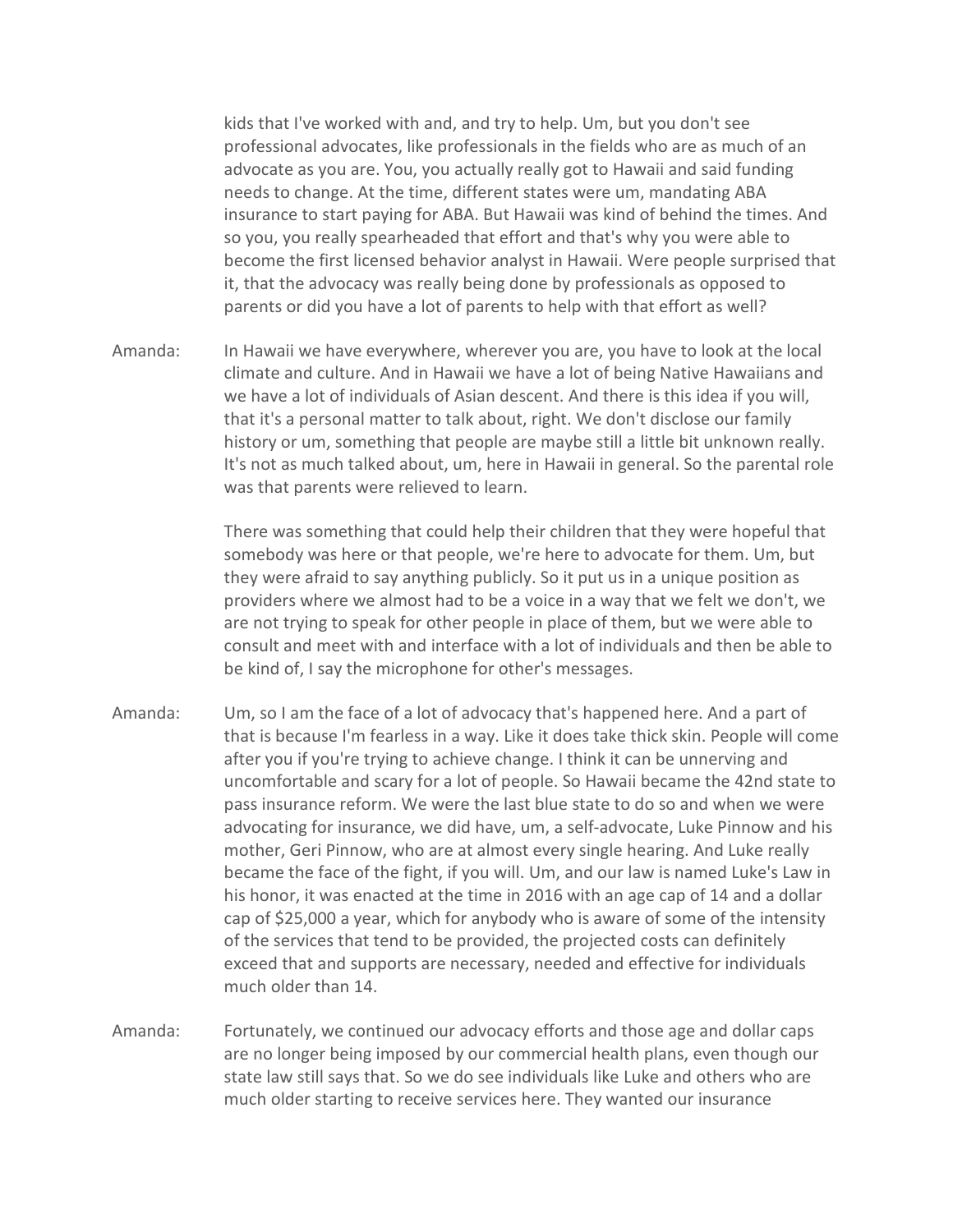companies, uh, requested that we have licensure. They wanted to regulate the profession who was going to be providing the support and so that put us in a position to then design and develop licensure for behavior analysts in the state. We used resources from the behavior analyst Certification Board and the association for the profession of behavior analyst, um, their model licensing act. But we made two distinct deviations from all other states in our licensure. And these were made for very localized reasons. The one is we required any direct support worker or one to one who is providing this instruction to become a registered behavior technician, which is an official credential offered by the behavior analyst certification board.

Amanda: And the reason why we did that is because we felt that that level is necessary given the amount of bleeding, harm and injury and insult that we were hearing on the news on a daily basis. And so we wanted to at least put our ethics and our protection for consumers out there in that way. Um, the second thing that we did that no other state has yet to do or yet to imitate, is that we did not carve out our Department of Education. So, and other states licensure laws have gone into a place; they have supported the insurance, um, rollout and the individuals who access insurance, but they have excluded public school settings saying unless you're in a public school, which to me offers up behavior specialist consulting teachers, resource experts, you know, and they may or may not have a license or a training or credential.

> So we chose to go that route here because Hawaii is consistently rated the lowest in the nation for the care of our special needs children. And also because we are one school district, meaning that if we can make change with the powers that be, it can trickle to the entire state much more quickly than Laura, than many other states.

- Mary: What are some ways we can make the autism world less stressful? And you know, do you have any, any advice for parents and professionals who want to be less stressed and happier and not spend their entire life in fight mode?
- Amanda: Um, find your champions and support them. Ask them if they need, you know, uh, if you can pick them up lunch or if he can cover their [audible] and their gas costs or their parking pay sometimes. I think everyone can help each other in that way. Create verbal communities, know that you're not alone, try to triage what you're working on as a provider. Um, we really made our state ABA chapter in the Hawaii Association for Behavior Analysis as robust as we could, and we made it look as fun as it as we thought others needed to see so that they would come and join our efforts, and we really have been able to kind of find it's, it's centered us, right? It's given us a common theme to come together about. And I find sometimes when we're fighting against something, the benefit is what's what we're pulling together for.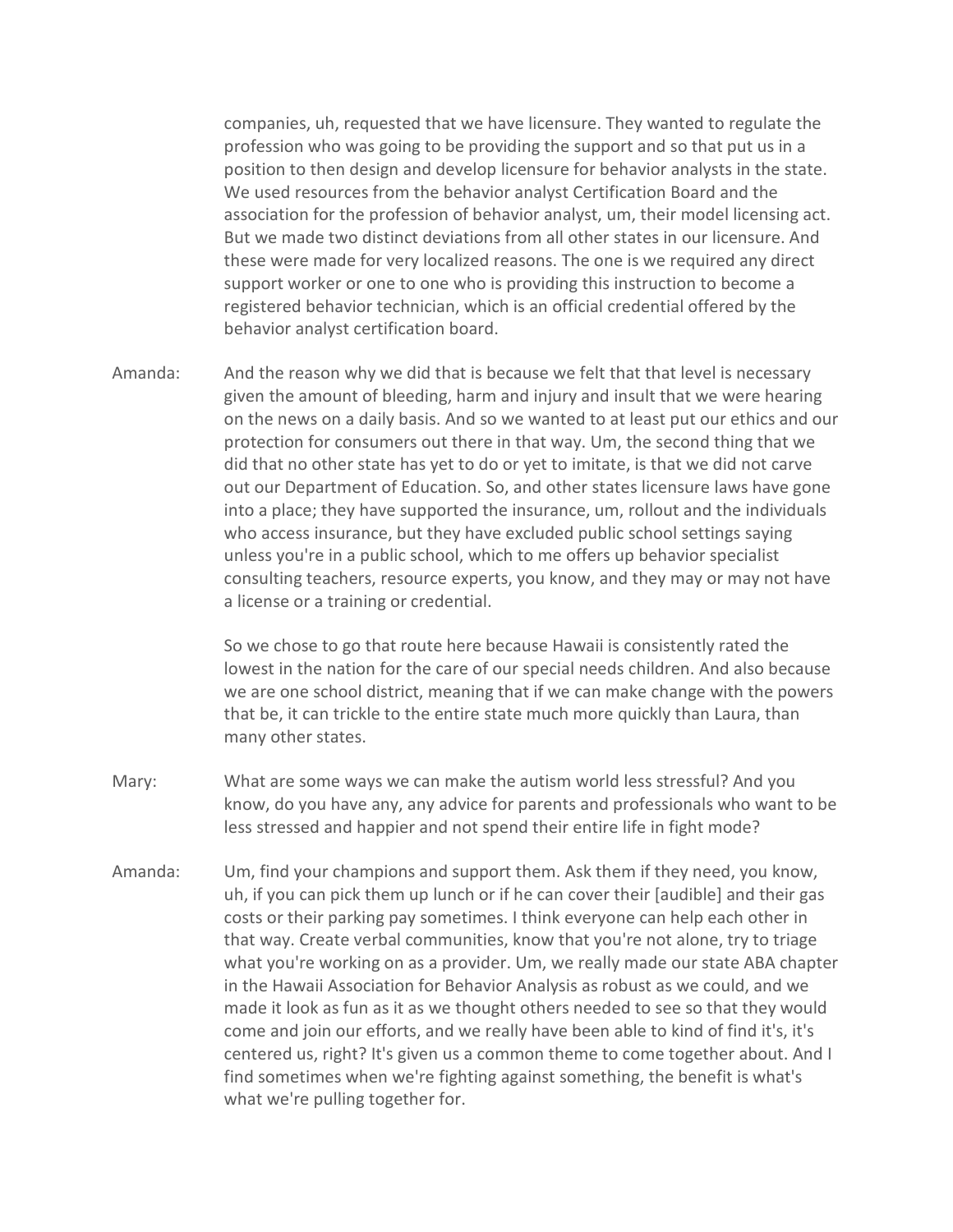- Amanda: So when I look at even just the language of how I talk about things, I'm not fighting against the Department of Education. I am fighting for our children. I'm fighting with our families. I even sometimes like to take the word fight out of it and say I am trying to be a champion for our children. Right? We are going to rally together. I think just shifting that language, I also think it's really important to know that, like you can take a break and the world is still going to need you when you come back. But it's also still gonna keep going without you for a minute.
- Amanda: And I do take a break. Sometimes it takes me 60 days before I take a break and then I might take three or four days off if that's what's needed. Some people might need to take a break every single day. That's okay. I tell parents, um, and I, for providers, I want them to remember that this is not just a job. Obviously the providers who are advocating know that, but for our families, this is their lives. I say this is their heart walking outside of their body and we are here to help protect it.

So I, I find in Hawaii people are hugging each other a lot and I think that comes naturally with just the sense of Aloha, but don't underestimate the benefit of physical contact and just kind of reaching out literally physically, sometimes touching, touching someone or letting them know that you're there or that you need to know that they're there. I think that's incredibly important. Um, and we couldn't get everybody to agree that, you know, applied behavior analysis is what every child needs.

Nor are we saying that, well we are saying is that it's an evidence based effective intervention that we know is effective and for individuals who choose to pursue it, and should be available and if they are paying for their insurance, if they are going to schools, this isn't a right that is afforded to them and not a privilege. And so I do think we need to kind of all remember that what would we want for ourselves is what we want for, for others. And for people who are sometimes on the other side of the advocacy efforts. I just want them to know like, we're coming at it for a really good cause and uh, we're always trying to achieve a more happy, productive, sustainable outcome for these children, for adults, for these families, for ourselves and for our, all of us, I think just in general.

Mary: Well I think that is all good advice. I think we do need to advocate, we need to take breaks and we need to advocate for the good of not only these children who are diagnosed, but in future children that will get the diagnosis. I know advocacy efforts from two decades ago that I did for my son has helped other kids that come after and, and we all just want everyone in the autism world to reach their fullest potential, to be as happy, to be as safe and to be as independent as possible. And I know you and I have strong feelings about not only that kind of view, but also how important it is to disseminate this